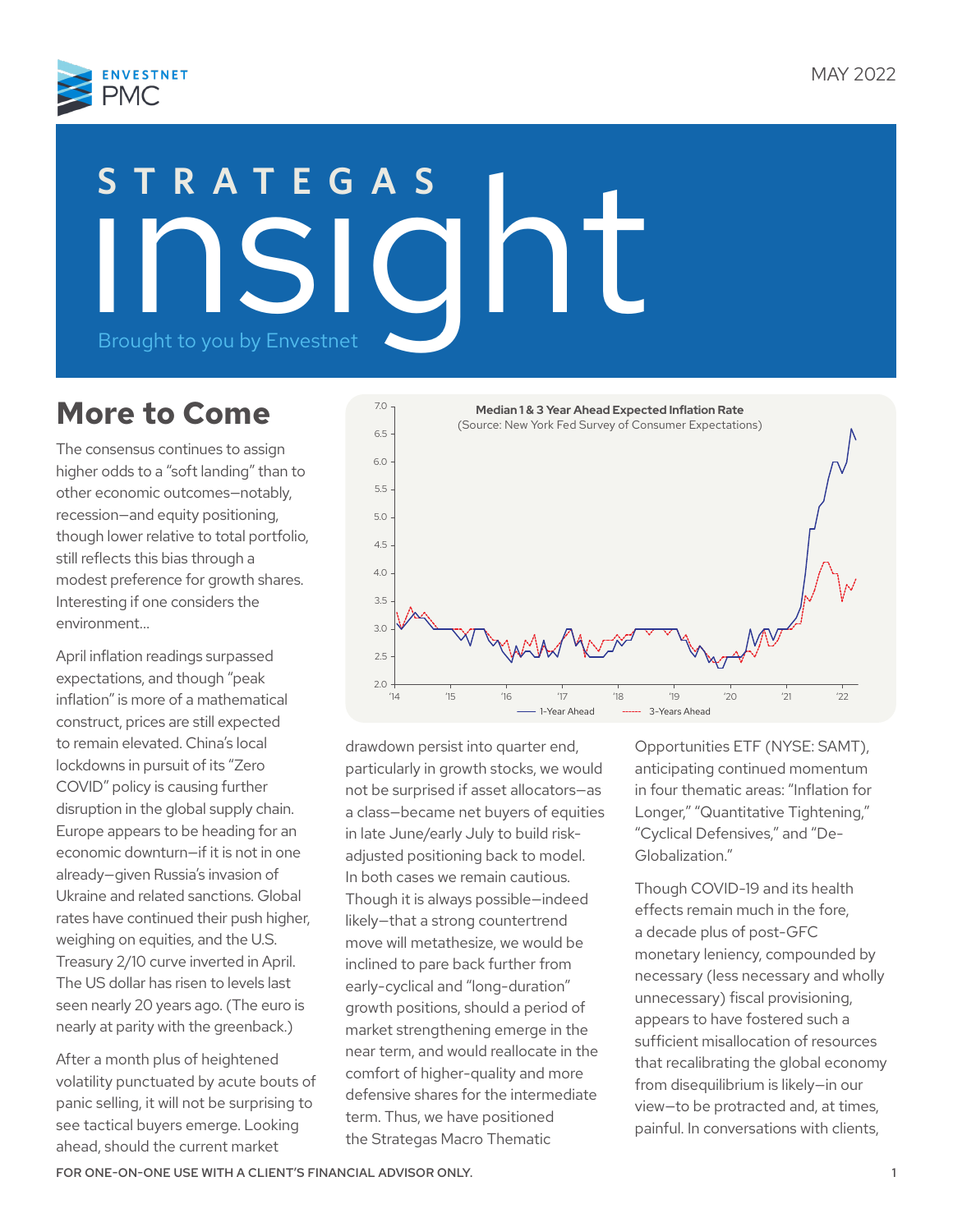we have continued to recommend both a reduction of broad equity exposure and a rotation toward value. Last month (April 2022), we reduced equity exposure in our global asset allocation portfolios to a neutral 60% weighting from 62% (which we established in September 2021) and down from a post-pandemic rally high of 67% (January–August 2021). We are unchanged this month. Within equities, however, our portfolio construction since Q421 has increasingly tilted toward US domestic shares (particularly large cap value), with targeted neutral-to-underweight allocations to large cap growth, large cap core, developed international, and emerging markets.

We are adding to Treasurys this month, as we did in April. Like the material above-benchmark allocation to equities we had established following the brunt of the pandemicinduced sell-off, we maintained a significant below-benchmark position in broader fixed income and to U.S. Treasurys, given the application of fiscal and monetary policy during the same period. With the recent backup in rates at the long end of the curve, we are increasing exposure to reduce this underweight and to reduce our underweight to duration. We anticipate natural buying from liability book managers to grab some portfolio yield while improving the quality of their holdings. We are increasing our broad allocation to fixed income by 200 basis points, to 32% from 30%, by deploying some of the portfolio's cash (we retain a 6% position to cash & equivalents, of which 4% is in gold). Within fixed income, we are reducing exposure to both bank loans and short-duration investment grade corporates, both of which have been steady outperformers over the last several quarters, and increasing longduration investment grade holdings along with Treasurys.

Two summers ago (June 2020), anticipating that inflation would prove less transitory than policymakers hoped, we used a portion of our elevated cash balance to establish a small position in gold (2%). In June 2021, we increased our position to 4%. With the increased correlation between stocks and bonds making it more challenging to hedge one

with the other, we have established a beachhead position in the ostensibly less correlated alternative asset sleeve, namely commodities. Though the recent run in nearly all commodity segments may make the timing seem spurious, we are compelled by both the risk management profile (particularly in more liquid corners), and the fundamental underpinnings we see in commodities, with increasingly structural dislocation in



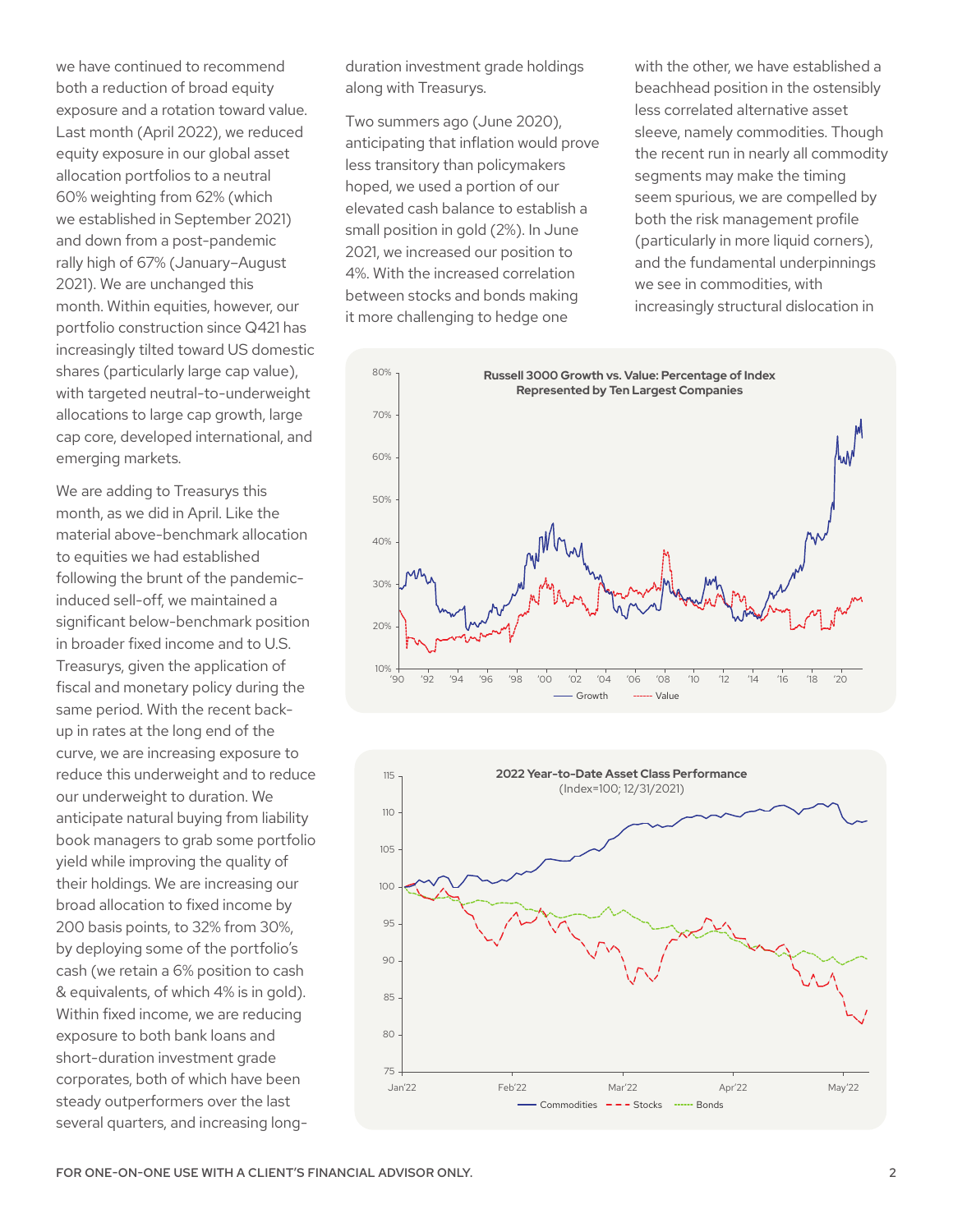global supply chains and the thematic momentum behind de-globalization.

Though crypto currencies are not a position in our allocation portfolios, we are inclined, given the number of client questions on the topic in recent weeks, to note the acute sell-off in these assets. Particularly notable is the sharp increase in Bitcoin's rolling correlation with the broader equity market (and those of higher-beta alt coins). The (extremely) long-term case for digital currencies as part of an evolved global currency regime may have merit, but we are on the sidelines until the use case is proved outside a period of easy money.

The outlook remains uncertain. Our Chief Economist, Don Rissmiller, has discussed the existence of narrow paths to less severe resolutions of various components of disequilibrium in the economy. Those paths are indeed narrow and—in our view narrowing. Stay focused.